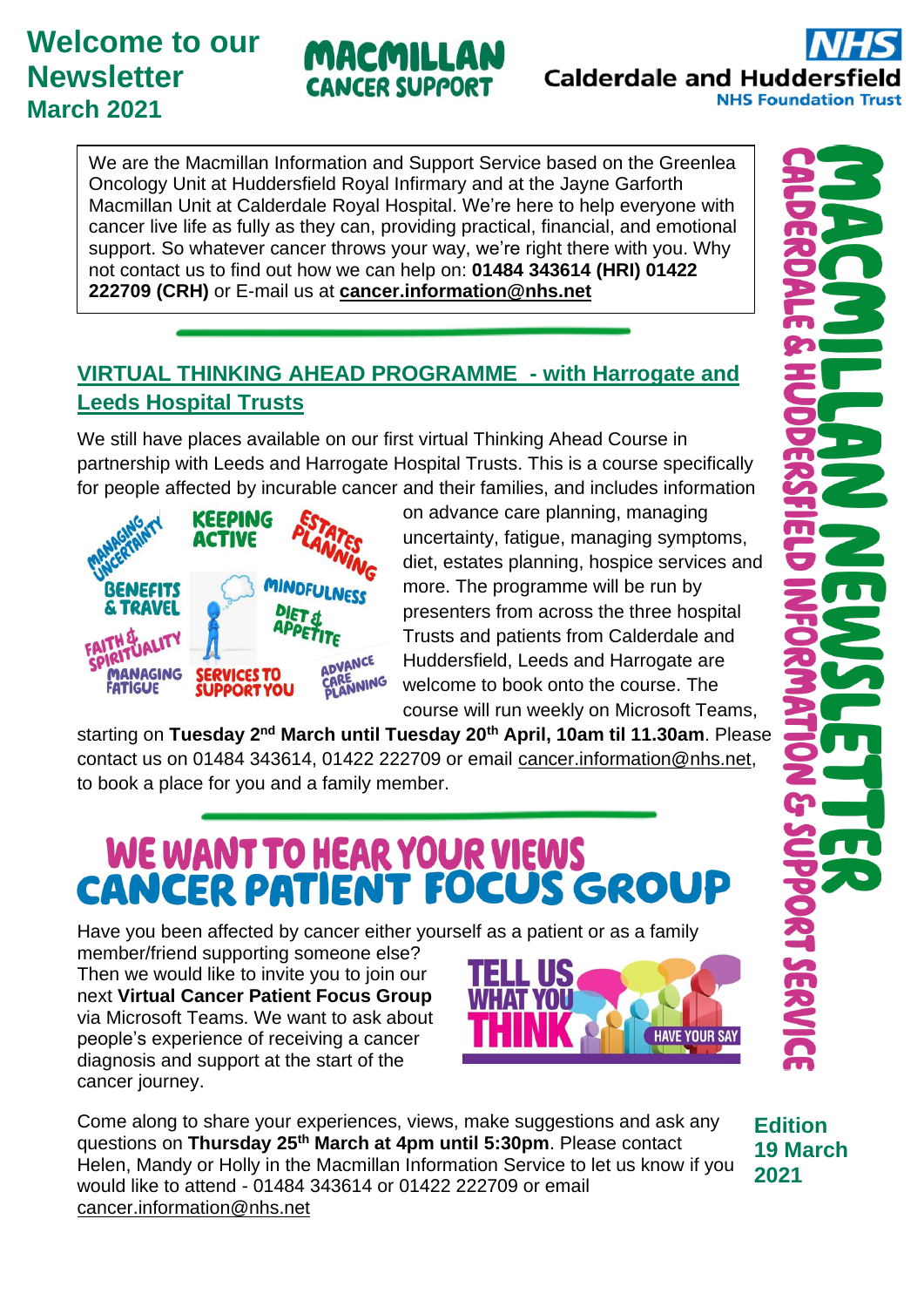## **HEADWRAPPERS – New Virtual Hair Loss Support**



Our first virtual Headwrappers Hair Loss Support Session went really well in February and we are looking forward to our next session on **Wednesday 24th March at 11am** on Microsoft Teams. The Charity 'HeadWrappers' is a hair loss advisory service, focusing on alternatives to wigs, helping with scarf tying and teaching practical tips around scalp care. Virtual

sessions aim to help people look good and feel more confident about themselves as they undergo cancer treatments which may cause hair loss. The Headwrappers team will now be running a virtual session for patients in our area, every month on the fourth Wednesday of the month at 11am. This will be through Microsoft Teams and will be a one hour session, giving you the chance to ask any questions. When you register, the charity will also kindly send you a free scarf to practice tying in the virtual session. Please contact us on the above numbers to book a place and we will send you a registration link. Please also have a

look at the charity's website to find out more information: www.headwrappers.org

#### **VIRTUAL FIRST STEPS PROGRAMME**



Our information and support session for people recently diagnosed with cancer continues online. The aim is to help you support yourself and know who can support you, as you

start your cancer journey. We have recorded various videos and put information on our Trust website which can be read and watched at your own leisure. Please either **Google 'CHFT First Steps' or follow the link [https://www.cht.nhs.uk/services/clinical](https://www.cht.nhs.uk/services/clinical-services/oncology/information-support/first-steps)[services/oncology/information-support/first-steps](https://www.cht.nhs.uk/services/clinical-services/oncology/information-support/first-steps)**. Then, we invite you to join us on **Friday 5 th March at 10am** for an online discussion group with professionals, where you will have a chance to ask any questions. The next session will be on **Friday 9 th April at 10am**.

**To book onto First Steps** please complete the consent form on our trust website at this link, which will generate a booking email: **https://www.cht.nhs.uk/services/clinicalservices/oncology/information-support/first-steps/book-on-first-steps-discussiongroup/** 

If you have any difficulties booking onto the above courses, or if you do not have the technology and would like some information to be sent in the post, please contact our Macmillan Information Team on the above numbers or Heather Milner, Cancer Team secretary on **01484 343490** or e-mail **[Heather.Milner@nhs.net.](mailto:Heather.Milner@nhs.net)**



#### **QUESTION TIME… ASK THE CONSULTANT!**



Calderdale and Huddersfield NHS Trust are looking at new ways to enhance patient experience. One idea is to organise a monthly, virtual 'ask the

consultant' group session on Microsoft Teams, where patients would be welcome to join and speak to a Consultant from cancer services, to ask general questions. Do you think this would be a good idea?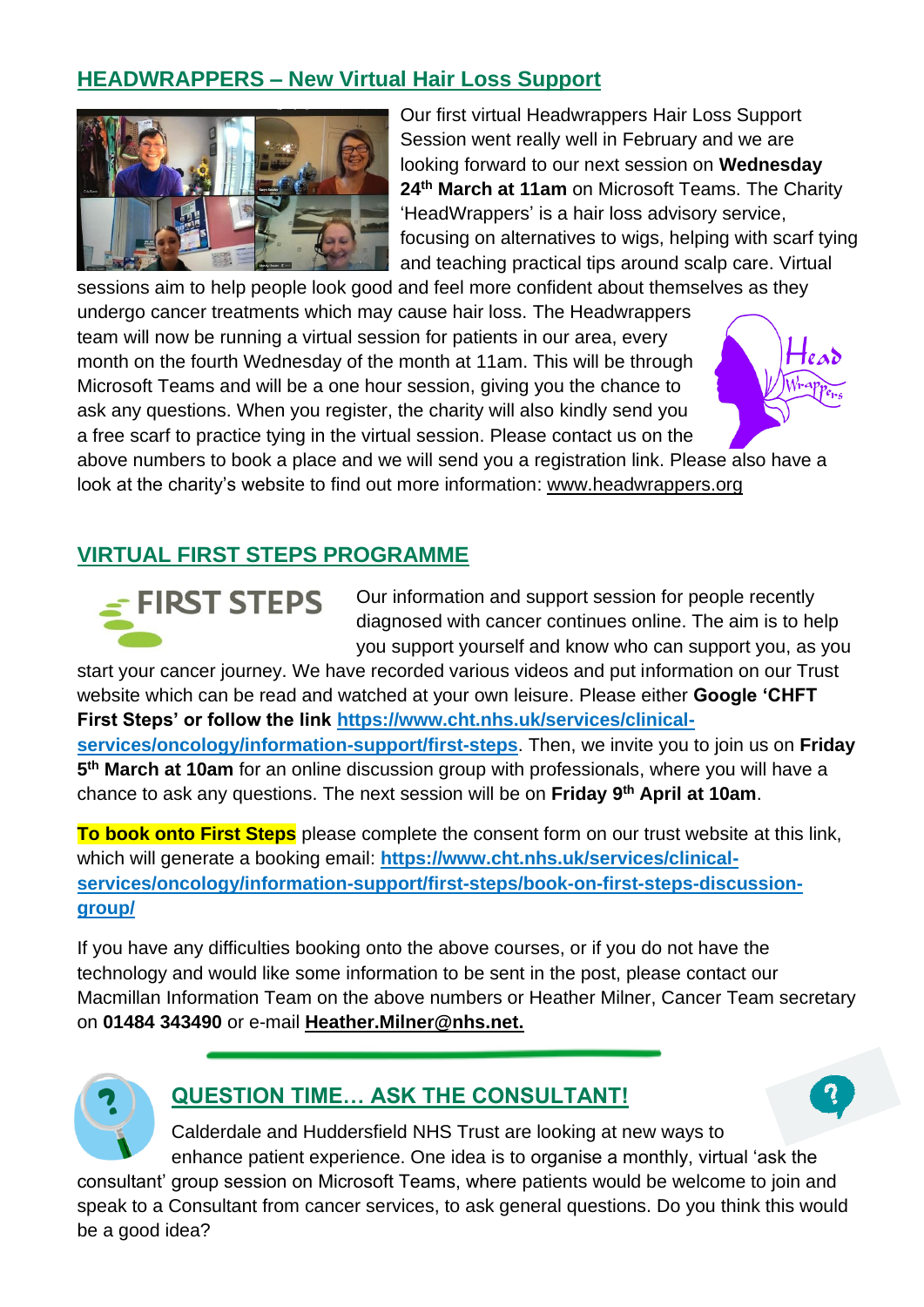Please could you let us know whether this is something that would benefit you? You can tell us if this would be helpful by completing the quick and easy questionnaire in the link below or scan the QR code with your mobile phone camera. We will look forward to hearing your views.



[https://forms.office.com/Pages/ResponsePage.aspx?id=RHpGohvyU0eCQeA6PSagH5jDmUR](https://forms.office.com/Pages/ResponsePage.aspx?id=RHpGohvyU0eCQeA6PSagH5jDmURU8ZhBlnSpXFwPI81UMUhFNUdUNkhUNDE0WjlMRDRXVk4yM01ZSi4u) [U8ZhBlnSpXFwPI81UMUhFNUdUNkhUNDE0WjlMRDRXVk4yM01ZSi4u](https://forms.office.com/Pages/ResponsePage.aspx?id=RHpGohvyU0eCQeA6PSagH5jDmURU8ZhBlnSpXFwPI81UMUhFNUdUNkhUNDE0WjlMRDRXVk4yM01ZSi4u)

#### **VIRTUAL SUPPORT GROUPS IN MARCH, APRIL & MAY 2021**

**The dates for our online support groups, via Microsoft Teams are:**

**Virtual Macmillan Health Walk Virtual Macmillan Coffee Support Group** 

**Thursday 1**

**Thursday 4th March 1pm – 2pm Wednesday 17th March 2pm – 3pm st April 1pm – 2pm Wednesday 21st April 2pm – 3pm Thursday 6th May 1pm – 2pm Wednesday 19th May 2pm – 3pm**



Please contact us to book a place. You will need to have a device with a webcam and microphone, which are built into most laptops/tablets and smartphones.

## **ADVICE FOR THOSE IN FINANCIAL DIFFICULTY AS A RESULT OF THE CORONAVIRUS (COVID-19)**

For those worried about paying utility bills or repaying credit cards, loans or mortgages due to the impact of coronavirus, the link below has guidance which sets out the steps you can take to get the support you need. This includes energy, water, telecoms, mortgages, loans, credit cards, motor finances, renting, insurance, council tax and more.



**[https://www.gov.uk/government/news/advice-for-people-who-are-struggling-to-pay](https://www.gov.uk/government/news/advice-for-people-who-are-struggling-to-pay-essential-bills-because-of-coronavirus)[essential-bills-because-of-coronavirus](https://www.gov.uk/government/news/advice-for-people-who-are-struggling-to-pay-essential-bills-because-of-coronavirus)**

## **LASTING POWER OF ATTORNEY**

A new online service will help you to create a lasting power of attorney (LPA) for England and Wales via the gov.uk website at this link:

**[https://www.lastingpowerofattorney.service.gov.uk/home?\\_ga=2.91290969.251184759.1](https://www.lastingpowerofattorney.service.gov.uk/home?_ga=2.91290969.251184759.1613063469-956035090.1609591394) [613063469-956035090.1609591394](https://www.lastingpowerofattorney.service.gov.uk/home?_ga=2.91290969.251184759.1613063469-956035090.1609591394)**

It has step-by-step [guidance](https://www.lastingpowerofattorney.service.gov.uk/guide#topic-what-is-an-lpa) to making an LPA, which will help you answer each question as you go through the service. Your answers are used to create an LPA that you can save and print, sign and send to the Office of the Public Guardian for registration.

## **IMPROVEMENT PROJECT – Could you get involved?**

Our hospital trust is currently working with NHS England on an improvement project to find out what further support is needed for Black, Asian and Minority Ethnic groups (BAME), to access cancer services, especially early on in the cancer journey. If you have any thoughts, suggestions or ideas to share, we would love to hear from you! You can help by completing the questionnaire at the link below, (which is for patients, family members and anyone who would like to give a community perspective) or we can post one out to you. We would also like to recruit a BAME patient group to meet a couple of times on Microsoft Teams to ask what you think about any improvement suggestions. Please contact us at the Macmillan Information